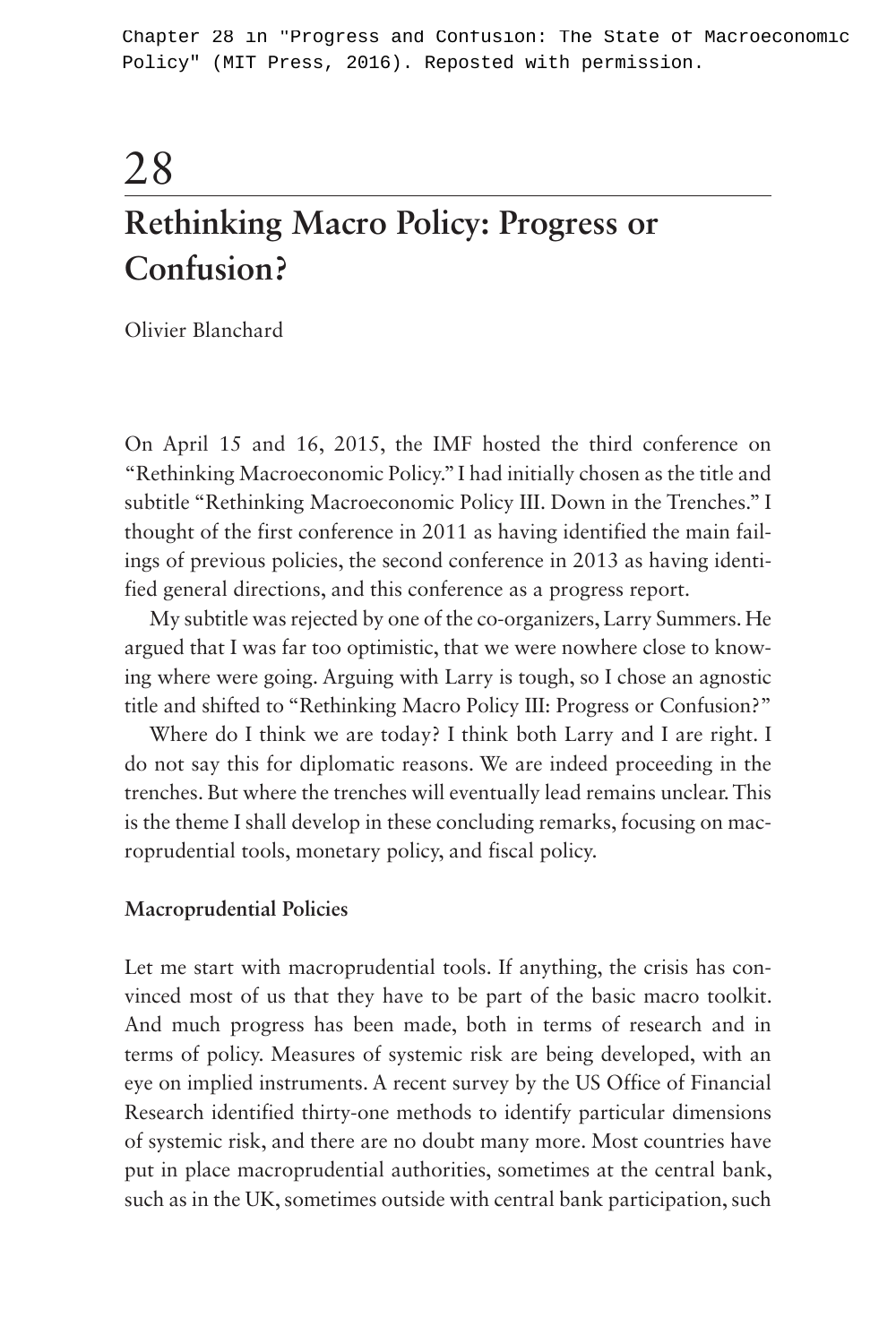as in the United States. More and more countries are experimenting with loan-to-value ratios and other tools to affect housing demand and prices.

But where are these trenches going? We do not know the shape of the future financial system, for example the degree to which it will be institutionor bank-based or market-based. Of course, the same uncertainty applies to, say, the high-tech sector, and we do not worry; we just observe, and we will see where it goes. But finance is different. Policymakers cannot be simple observers, as what the financial system will be depends very much on regulation. And we do not have a good sense of what regulation should be.

Consider the distinction between financial regulation and macroprudential policies, which, for these purposes, I define, borrowing from Paul Tucker's presentation, as "dynamically adjusted financial regulation."

Take, for example, capital ratios. In principle, variable capital ratios (macroprudential) sound better than fixed ones (financial regulation). But is the trade-off really that clear? The difficulty of identifying when and how to move the ratios, and the political economy complications associated with such changes, make the answer far from obvious.

The preliminary conclusions from a study by an IMF team that looked at banking crises since 1970 in advanced economies are that a capital ratio of 15 to 22 percent (a bit higher than what is coming out of Basel III) would have been sufficient to fully absorb losses in 90 percent of them. Maybe a constant 15 percent is better than a ratio that varies between, say, 10 percent and 30 percent.

Very much the same set of issues arises with respect to cross-border flows. Much work is going on revisiting the effects of the various types of capital flows, and the efficacy of various forms of capital controls and foreign exchange intervention. As we heard from the speakers in the session on capital flows, there is fairly wide agreement that capital flows can be disruptive, and that it may make sense to use foreign exchange intervention and capital controls. But again, the ultimate question, namely, the degree of openness of the capital account, remains unanswered. Should some flows be permanently banned, if that were indeed possible? We do not know.

### **Monetary Policy**

Let me turn to monetary policy. Central banks have experimented with and researchers have explored monetary policy, often in that order. We have learned a lot, namely, that the zero lower bound can be reached and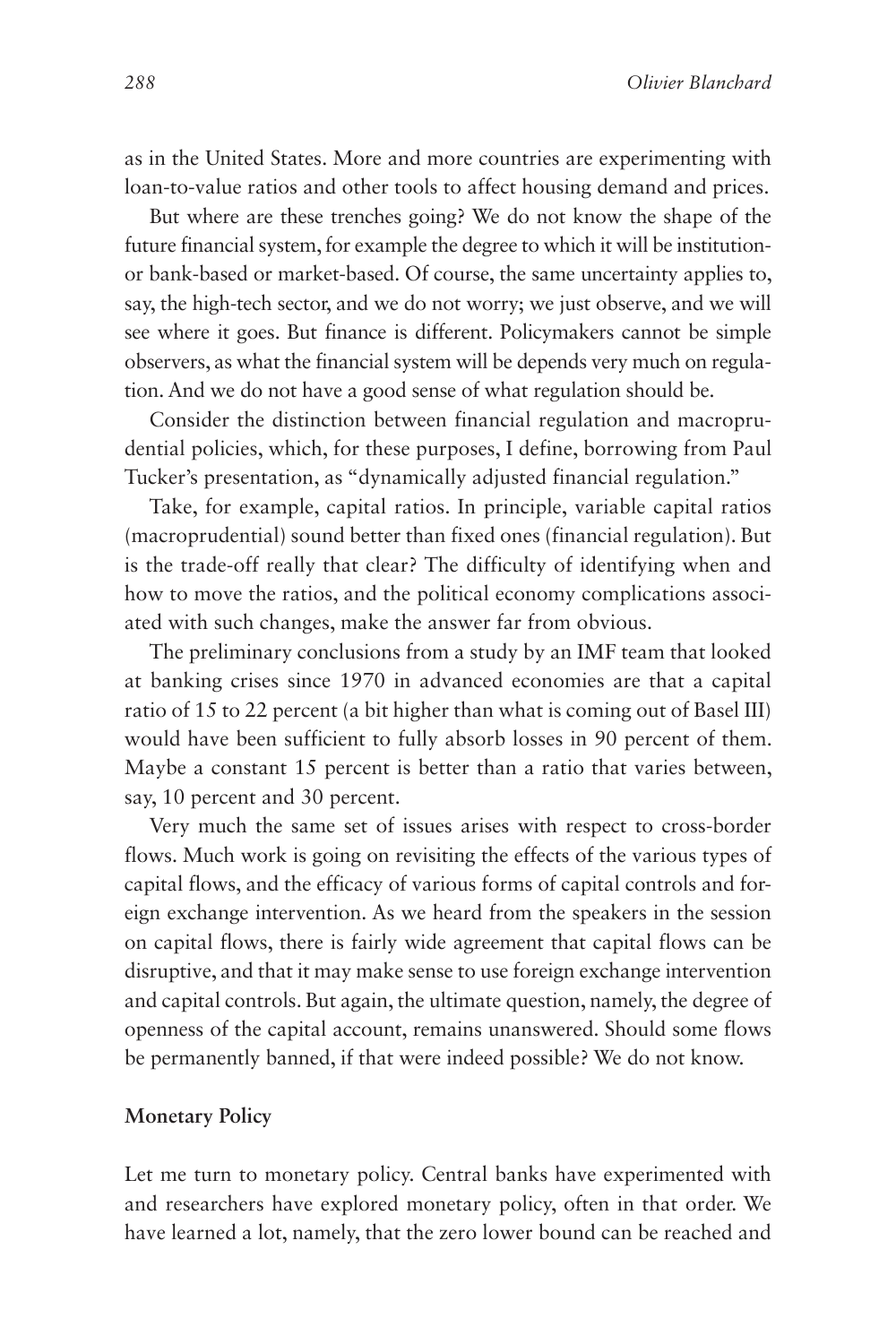is hard to get away from, that financial assets are truly imperfect substitutes, that quantitative easing can affect the term premium, and that bank runs happen to nonbanks as well. In the trenches, a lot has been done and is being done. But again, it is not clear where the trenches will lead.

Take two related issues—the size and the composition of central bank balance sheets. (I will leave out one of my favorite issues, such as how to avoid the zero lower bound in the future, and the optimal rate of inflation. Not much progress has been made here, but I don't think the issue has gone away. I will also leave aside the central issue of coordination of monetary and macroprudential tools.)

I will focus on the Fed, but the arguments apply to the other central banks just as well. At this time, the balance sheet of the Fed is about \$4.5 trillion, roughly five times larger than it was before the crisis in 2007. T-bills, which accounted for about 25 percent of the total, are gone from the balance sheet. Nearly all Treasury securities that the Fed holds have a maturity of more than one year, and more than half have a maturity of more than five years. Relative to where we are, what should the balance sheet of the future look like?

For the moment, the issue is largely moot. The required direction of movement is clear, and it will take a long time for the balance sheet to adjust to whatever it should be. But should it go back to its precrisis size, or perhaps even smaller, given the steadily decreasing demand for currency for transaction purposes? Or should it remain larger, with interest paid on the excess reserves that banks would have to hold? I see no argument for a large central bank balance sheet, but the discussion has not yet taken place.

Should the Fed return to intervening only at the short end of the yield curve, or are there good reasons for continuing to intervene along the curve? Put another way, what are the advantages of affecting both the short rate and the term premium on longer-maturity bonds? How solid is the argument that, to the extent that the Fed holds T-bills, it is depriving the private sector of precious collateral? I do not know the answer to those questions, yet they are central to where we want to go in the end.

#### **Fiscal Policy**

Let me move to a brief discussion of the third pillar, fiscal policy. We have learned many things. Fiscal stimulus can help. Public debt can